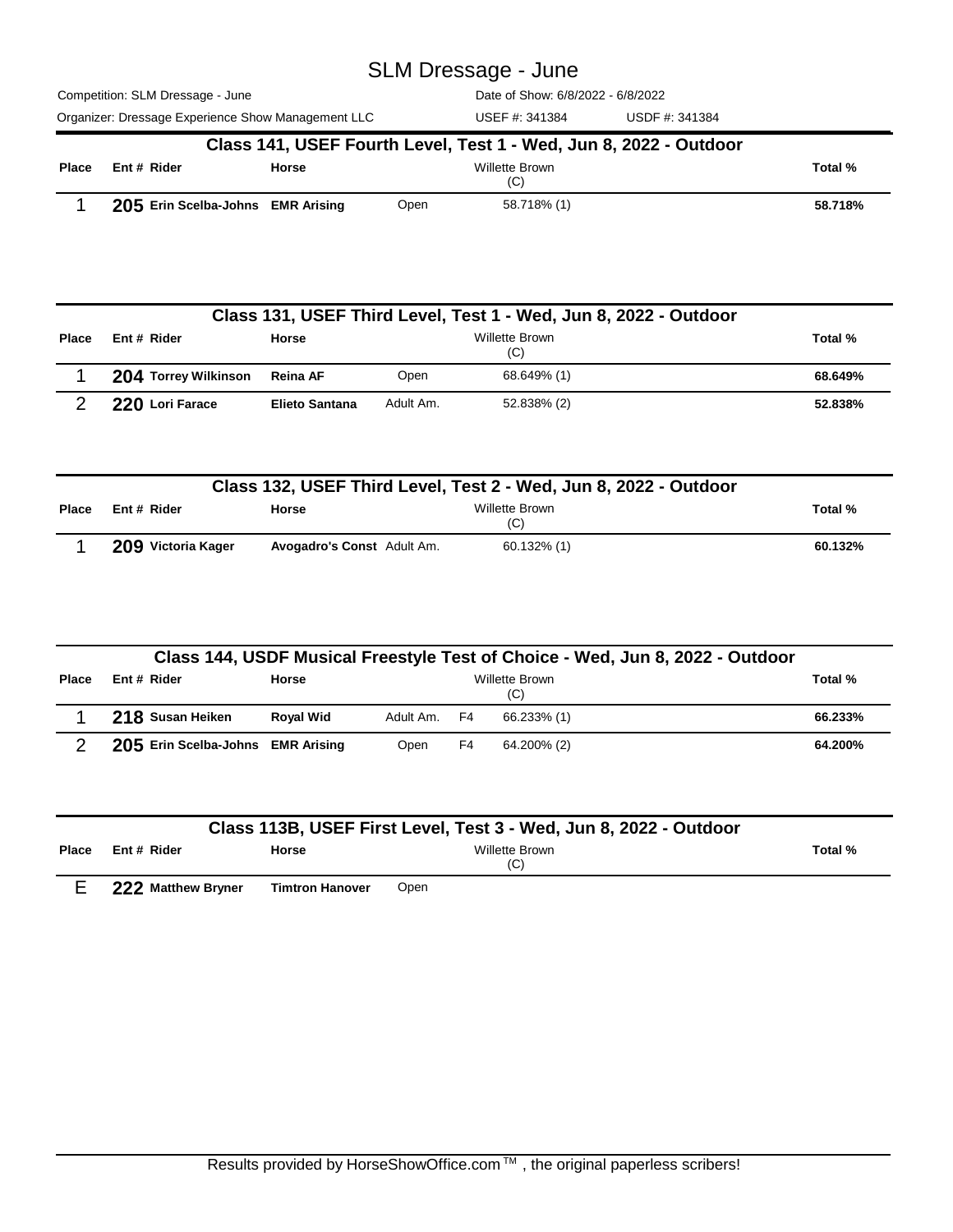Competition: SLM Dressage - June Organizer: Dressage Experience Show Management LLC USDF #: 341384

Date of Show: 6/8/2022 - 6/8/2022

|              | Organizer: Dressage Experience Show Management LLC               |                            |                              | USEF #: 341384 | USDF #: 341384 |              |  |  |  |  |
|--------------|------------------------------------------------------------------|----------------------------|------------------------------|----------------|----------------|--------------|--|--|--|--|
|              | Class 133, USEF Third Level, Test 3 - Wed, Jun 8, 2022 - Outdoor |                            |                              |                |                |              |  |  |  |  |
| <b>Place</b> | Ent # Rider                                                      | Horse                      | <b>Willette Brown</b><br>(C) |                |                |              |  |  |  |  |
|              | 204 Torrey Wilkinson                                             | <b>Reina AF</b>            | Open                         | 67.625% (1)    |                | 67.625%      |  |  |  |  |
| 2            | 223 Olivia Bierly                                                | Renmore                    | Open                         | $61.000\%$ (2) |                | $61.000\% +$ |  |  |  |  |
| 3            | 209 Victoria Kager                                               | Avogadro's Const Adult Am. |                              | $61.000\%$ (2) |                | 61.000%      |  |  |  |  |

|              | Class 156, FEI Grand Prix - Wed, Jun 8, 2022 - Outdoor |         |      |             |         |  |  |  |  |
|--------------|--------------------------------------------------------|---------|------|-------------|---------|--|--|--|--|
| <b>Place</b> | Ent # Rider                                            | Total % |      |             |         |  |  |  |  |
|              | 203 Samantha Hodgso Wyoming J                          |         | Open | 57.826% (1) | 57.826% |  |  |  |  |

|       | Class 105, USEF Training Level, Test 2 - Wed, Jun 8, 2022 - Outdoor |                                |      |                       |         |  |  |  |
|-------|---------------------------------------------------------------------|--------------------------------|------|-----------------------|---------|--|--|--|
| Place | Ent # Rider                                                         | Horse                          |      | Willette Brown<br>(C) | Total % |  |  |  |
|       |                                                                     | 217 Catherine Schneid Moncoeur | Open | $60.862\%$ (1)        | 60.862% |  |  |  |

| Class 122, USEF Second Level, Test 2 - Wed, Jun 8, 2022 - Outdoor |                   |              |      |                |         |  |  |  |
|-------------------------------------------------------------------|-------------------|--------------|------|----------------|---------|--|--|--|
| <b>Place</b>                                                      | Ent # Rider       | <b>Horse</b> |      | Total %        |         |  |  |  |
|                                                                   | 223 Olivia Bierly | Renmore      | Open | $61.341\%$ (1) | 61.341% |  |  |  |

|              | Class 121, USEF Second Level, Test 1 - Wed, Jun 8, 2022 - Outdoor |                       |                              |             |         |  |  |  |  |  |
|--------------|-------------------------------------------------------------------|-----------------------|------------------------------|-------------|---------|--|--|--|--|--|
| <b>Place</b> | Ent # Rider                                                       | Horse                 | <b>Willette Brown</b><br>(C) |             |         |  |  |  |  |  |
|              | 216 Kelsey Brodbine                                               | Roxanne               | Adult Am.                    | 64.054% (1) | 64.054% |  |  |  |  |  |
| 2            | 220 Lori Farace                                                   | <b>Elieto Santana</b> | Adult Am.                    | 62.432% (2) | 62.432% |  |  |  |  |  |
| 3            | 206 Kathryn Nelson                                                | <b>For Pete Sake</b>  | Adult Am.                    | 62.027% (3) | 62.027% |  |  |  |  |  |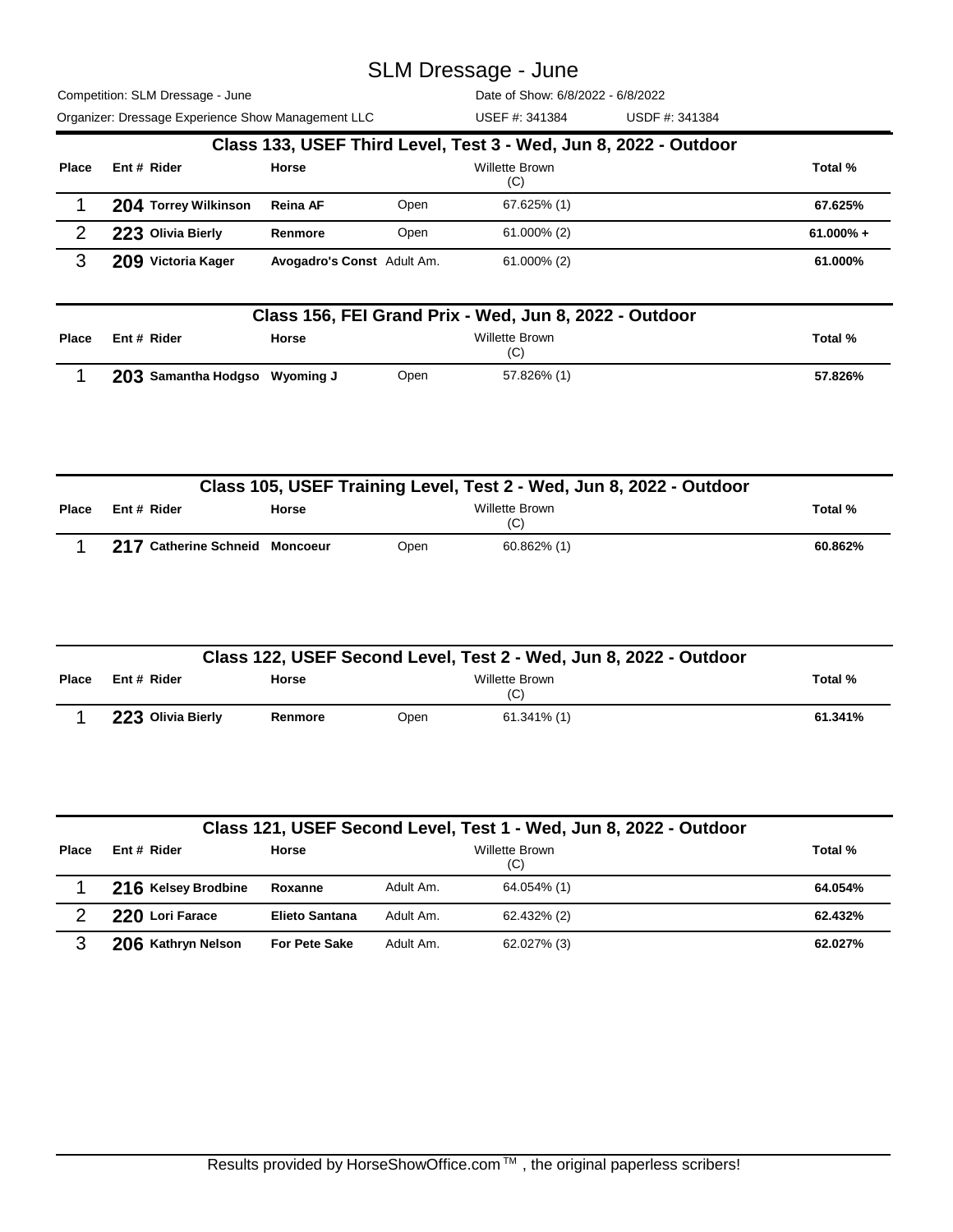Competition: SLM Dressage - June Organizer: Dressage Experience Show Management LLC USEF #: 341384 USDF #: 341384

Date of Show: 6/8/2022 - 6/8/2022

USEF #: 341384

|              | Class 106, USEF Training Level, Test 3 - Wed, Jun 8, 2022 - Outdoor |                  |           |                       |              |  |  |  |  |  |
|--------------|---------------------------------------------------------------------|------------------|-----------|-----------------------|--------------|--|--|--|--|--|
| <b>Place</b> | Ent # Rider                                                         | Horse            |           | Willette Brown<br>(C) | Total %      |  |  |  |  |  |
|              | 229 Melissa Maginnis                                                | All That's Wild  | Adult Am. | 62.069% (1)           | $62.069\% +$ |  |  |  |  |  |
|              | 211 Sara Bagala                                                     | <b>Stay Gold</b> | Adult Am. | 62.069% (1)           | 62.069%      |  |  |  |  |  |
| ຈ            | 217 Catherine Schneid Moncoeur                                      |                  | Open      | 59.828% (3)           | 59.828%      |  |  |  |  |  |

|                       | Class 111, USEF First Level, Test 1 - Wed, Jun 8, 2022 - Outdoor |                    |                           |             |                                                                  |         |  |
|-----------------------|------------------------------------------------------------------|--------------------|---------------------------|-------------|------------------------------------------------------------------|---------|--|
| Place                 |                                                                  | Ent # Rider        | <b>Horse</b>              |             | <b>Willette Brown</b><br>(C)                                     | Total % |  |
|                       |                                                                  | 202 Colleen Curtin | <b>Rapunzel FHF</b>       | Adult Am.   | 72.069% (1)                                                      | 72.069% |  |
| $\mathbf{2}^{\prime}$ |                                                                  | 225 Olivia Bierly  | <b>Sure Hit</b>           | Open        | 66.552% (2)                                                      | 66.552% |  |
| 3                     |                                                                  | 213 Olivia Crespo  | The King's Daugh          | Open        | 65.690% (3)                                                      | 65.690% |  |
| 4                     |                                                                  | 227 Malaree Byrne  | <b>Flash Of Time</b>      | Adult Am.   | 64.655% (4)                                                      | 64.655% |  |
| 5                     |                                                                  | 228 Jaime Stirparo | <b>L.A. Baltic Silver</b> | Jr/Yg Rider | 62.414% (5)                                                      | 62.414% |  |
| 6                     |                                                                  | 211 Sara Bagala    | <b>Stay Gold</b>          | Adult Am.   | 61.034% (6)                                                      | 61.034% |  |
|                       |                                                                  |                    |                           |             | Class 112, USEF First Level, Test 2 - Wed, Jun 8, 2022 - Outdoor |         |  |

| Place | Ent # Rider        | Horse                |           | Willette Brown<br>(C) | Total % |
|-------|--------------------|----------------------|-----------|-----------------------|---------|
|       | 202 Colleen Curtin | <b>Rapunzel FHF</b>  | Adult Am. | 71.857% (1)           | 71.857% |
|       | 206 Kathryn Nelson | <b>For Pete Sake</b> | Adult Am. | 59.429% (2)           | 59.429% |

|                |                                                                  |                      |           | Class 151, FEI Prix St. George - Wed, Jun 8, 2022 - Outdoor |         |  |  |  |
|----------------|------------------------------------------------------------------|----------------------|-----------|-------------------------------------------------------------|---------|--|--|--|
| Place          | Ent # Rider                                                      | <b>Horse</b>         |           | <b>Willette Brown</b><br>(C)                                | Total % |  |  |  |
|                | 230 Nancy Schmidt                                                | <b>NSS Fletcher</b>  | Open      | 64.412% (1)                                                 | 64.412% |  |  |  |
| 2              | 221 Matthew Bryner                                               | Sir John             | Open      | 63.971% (2)                                                 | 63.971% |  |  |  |
| 3              | 218 Susan Heiken                                                 | <b>Royal Wid</b>     | Adult Am. | $61.618\%$ (3)                                              | 61.618% |  |  |  |
| $\overline{4}$ | 207 Carolyn Montgome Unitas                                      |                      | Adult Am. | 56.176% (4)                                                 | 56.176% |  |  |  |
| 5              | 210 Debra Tomajko                                                | <b>Storytime</b>     | Adult Am. | 52.206% (5)                                                 | 52.206% |  |  |  |
|                | Class 113, USEF First Level, Test 3 - Wed, Jun 8, 2022 - Outdoor |                      |           |                                                             |         |  |  |  |
| Place          | Ent # Rider                                                      | <b>Horse</b>         |           | <b>Willette Brown</b><br>(C)                                | Total % |  |  |  |
|                | 214 Nicole McKinley                                              | Pequinesa Mor        | Open      | 65.833% (1)                                                 | 65.833% |  |  |  |
| 2              | 216 Kelsey Brodbine                                              | Roxanne              | Adult Am. | 65.278% (2)                                                 | 65.278% |  |  |  |
| 3              | 219 Sharielle Lawrenc                                            | <b>HS Wrosaletti</b> | Adult Am. | 64.167% (3)                                                 | 64.167% |  |  |  |
| 4              | 224 Matthew Bryner                                               | Pearl n' Diamond     | Open      | 61.250% (4)                                                 | 61.250% |  |  |  |
| S              | 227 Malaree Byrne                                                | <b>Flash Of Time</b> | Adult Am. |                                                             |         |  |  |  |
| EX             | 213 Olivia Crespo                                                | The King's Daugh     | Open      |                                                             |         |  |  |  |